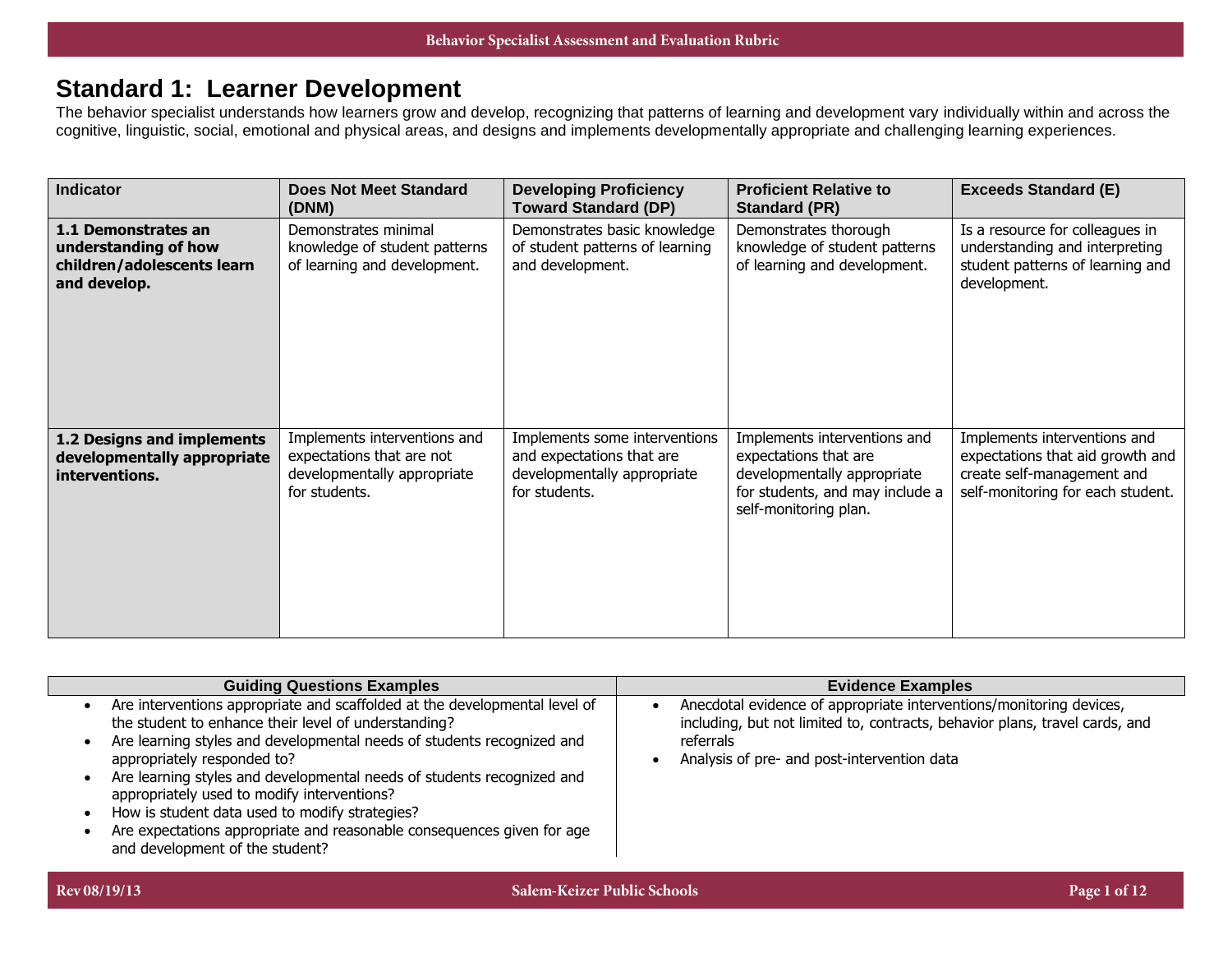## **Standard 2: Learning Differences**

The behavior specialist uses understanding of individual differences and diverse cultures and communities to ensure inclusive learning environments that enable each learner to meet high standards.

| <b>Indicator</b>                                                                                                                                | <b>Does Not Meet Standard</b><br>(DNM)                                                                           | <b>Developing Proficiency</b><br><b>Toward Standard (DP)</b>                                                                                       | <b>Proficient Relative to</b><br><b>Standard (PR)</b>                                                            | <b>Exceeds Standard (E)</b>                                                                                                                                                              |
|-------------------------------------------------------------------------------------------------------------------------------------------------|------------------------------------------------------------------------------------------------------------------|----------------------------------------------------------------------------------------------------------------------------------------------------|------------------------------------------------------------------------------------------------------------------|------------------------------------------------------------------------------------------------------------------------------------------------------------------------------------------|
| 2.1 Makes appropriate and<br>timely provisions for<br>individual students with<br>particular learning<br>differences or needs.                  | Does not differentiate<br>interventions according to<br>students' learning differences<br>or needs.              | While not always effective,<br>attempts to differentiate<br>interventions according to<br>students' learning differences<br>or needs.              | Differentiates interventions<br>according to students' learning<br>differences or needs.                         | Anticipates individual students'<br>learning needs by designing<br>differentiated interventions, and<br>makes appropriate and proactive<br>decisions while interacting with<br>students. |
| 2.2 Incorporates tools of<br>language development to<br>promote positive student<br>behavior that supports<br>academic language<br>proficiency. | Does not support student<br>understanding of academic<br>language, while promoting<br>positive student behavior. | While not always effective,<br>attempts to support student<br>understanding of academic<br>language, while promoting<br>positive student behavior. | Supports student<br>understanding by using<br>academic language while<br>promoting positive student<br>behavior. | Creates and implements tools<br>that support student<br>understanding of academic<br>language, while promoting<br>positive student behavior.                                             |

| <b>Guiding Questions Examples</b>                                         | <b>Evidence Examples</b>                                                      |
|---------------------------------------------------------------------------|-------------------------------------------------------------------------------|
| Are resources and/or specialists accessed to meet student needs when      | Check for understanding, including, but not limited to, vocabulary, rationale |
| those needs extend beyond current professional understanding or skills?   | for intervention, contract components                                         |
| Is an understanding of students' needs and backgrounds demonstrated?      | Visual displays to promote positive student behavior                          |
| Are high expectations for all students consistently communicated?         | Anecdotal notes on student interactions                                       |
| Are tools of language development used to scaffold student understanding? | Records showing communication with students, parents, and specialists         |
| Is academic language used?                                                | regarding student learning needs                                              |
| Is academic language used appropriate to the situation?                   | Documentation of how students respond to varied intervention strategies       |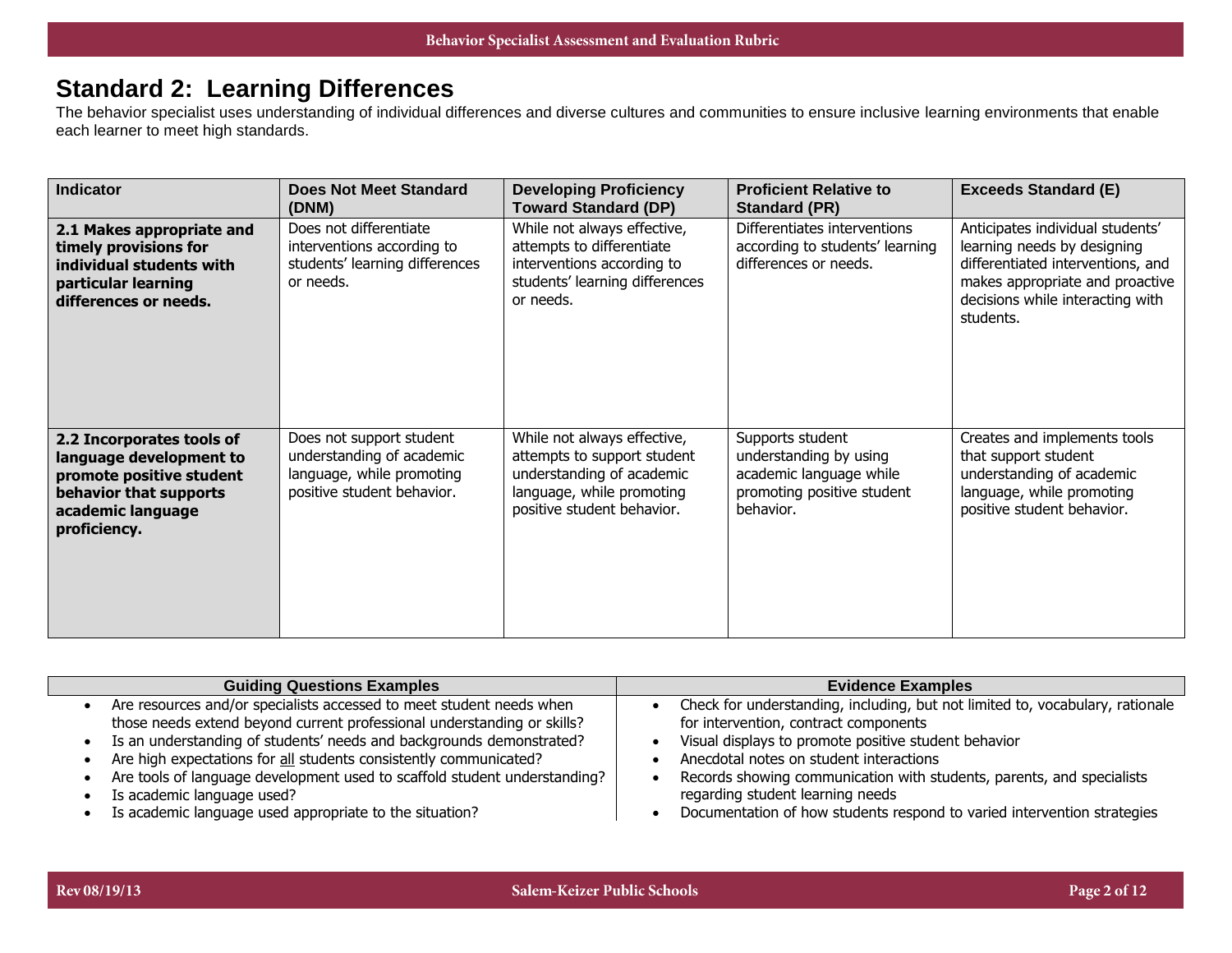# **Standard 3: Learning Environments**

The behavior specialist works with stakeholders to create environments that support individual and collaborative learning, and that encourage positive social interaction, active engagement in learning, and self-motivation.

| <b>Indicator</b>                                                                                                                                                                                          | <b>Does Not Meet Standard</b><br>(DNM)                                                                                                                                                                 | <b>Developing Proficiency</b><br><b>Toward Standard (DP)</b>                                                                                                                                                                                           | <b>Proficient Relative to</b><br><b>Standard (PR)</b>                                                                                                                                                                                              | <b>Exceeds Standard (E)</b>                                                                                                                                                                                            |
|-----------------------------------------------------------------------------------------------------------------------------------------------------------------------------------------------------------|--------------------------------------------------------------------------------------------------------------------------------------------------------------------------------------------------------|--------------------------------------------------------------------------------------------------------------------------------------------------------------------------------------------------------------------------------------------------------|----------------------------------------------------------------------------------------------------------------------------------------------------------------------------------------------------------------------------------------------------|------------------------------------------------------------------------------------------------------------------------------------------------------------------------------------------------------------------------|
| 3.1 Collaborates with<br>students, families, and<br>colleagues to build a safe,<br>positive climate of openness,<br>mutual respect, support, and<br>inquiry.                                              | Rarely attempts to create a<br>positive climate through<br>collaboration with students,<br>families and colleagues.                                                                                    | While not always effective<br>attempts to create a positive<br>climate through collaboration<br>with students, families and<br>colleagues.                                                                                                             | Creates a positive climate<br>through collaboration with<br>students, families and<br>colleagues.                                                                                                                                                  | Uses interactive communication<br>to foster a culture in which<br>students, families and colleagues<br>know how to advocate for a<br>positive learning climate for the<br>student.                                     |
| <b>3.2 Communicates with</b><br>students in ways that<br>respect unique backgrounds<br>and support a positive<br>school climate.                                                                          | Does not build a schoolwide<br>community based upon shared<br>values and expectations. At<br>times fails to communicate with<br>students in a fair and respectful<br>manner.                           | While not always effective,<br>attempts to build a schoolwide<br>community based on shared<br>values and expectations.<br>Communicates with students in<br>a fair and respectful manner.                                                               | Creates a positive school -wide<br>community based on shared<br>values and expectations for<br>respectful interactions with<br>regard to race, culture, gender,<br>sexual orientation, religion,<br>socioeconomic status, and<br>exceptionalities. | Collaborates with students to<br>facilitate their self-reflection and<br>ownership for ongoing<br>improvement of the schoolwide<br>community based upon respect,<br>fairness and the inherent value<br>of all members. |
| 3.3 The behavior specialist<br>establishes and monitors<br>elements of a safe and<br>productive learning<br>environment, including<br>norms, expectations,<br>routines, and organizational<br>structures. | Minimal standards of conduct<br>or systems for performing non-<br>instructional tasks are in place.<br>Behavior specialist either does<br>not monitors student behavior<br>or responds inconsistently. | Standards of conduct and<br>systems for performing non-<br>instructional tasks are in place;<br>however they are at times<br>inconsistent or unclear.<br>Behavior specialist monitors<br>student behavior and responds<br>with moderate effectiveness. | Standards of conduct are clear;<br>efficient systems for<br>performing non-instructional<br>tasks are in place. Behavior<br>Specialist monitors student<br>behavior and responds<br>effectively.                                                   | Standards of conduct and<br>efficient systems encourage<br>students to independently self-<br>monitor their behavior and<br>performance.                                                                               |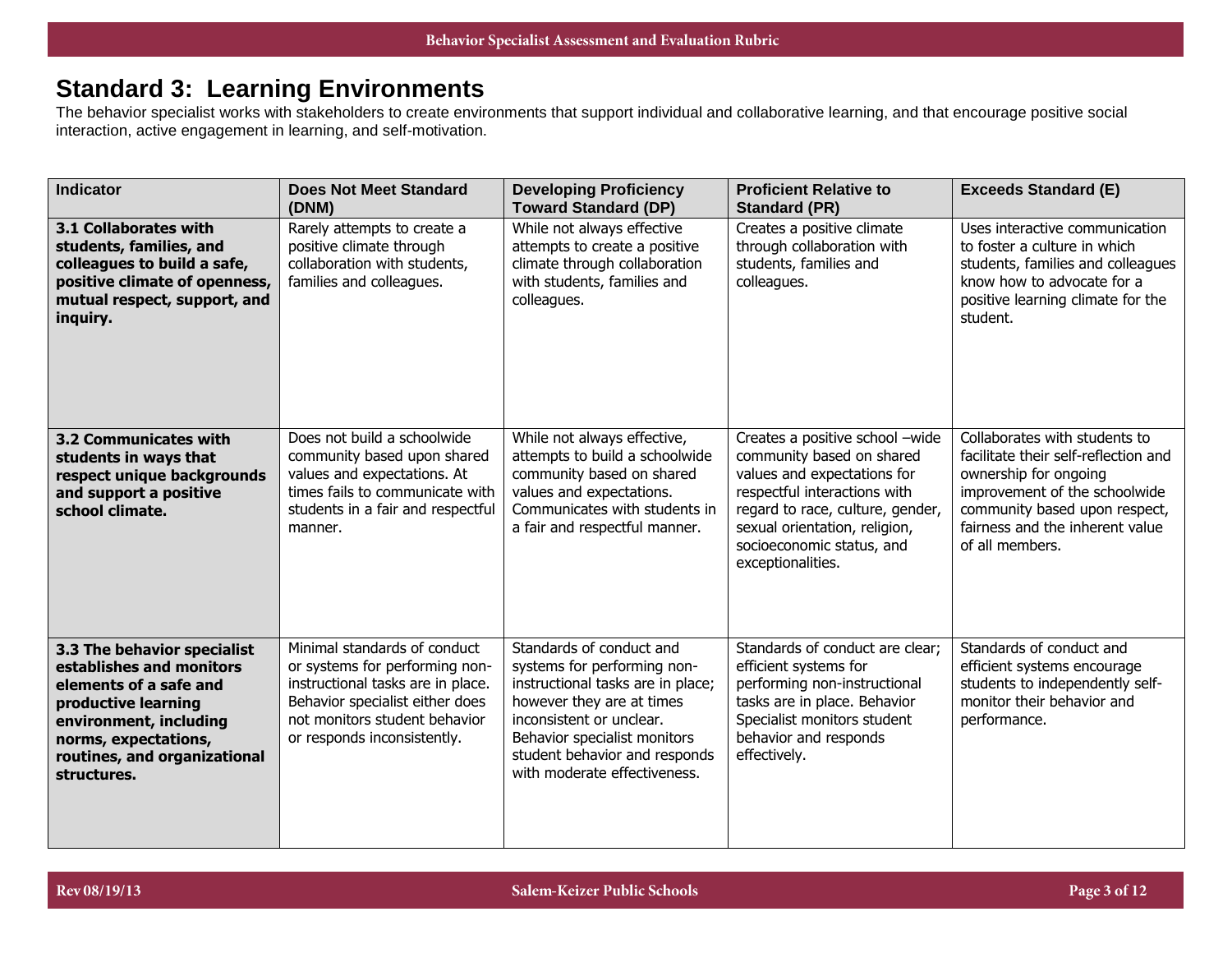## **Standard 3: Learning Environments**

The behavior specialist works with others to create environments that support individual and collaborative learning, and that encourage positive social interaction, active engagement in learning, and self-motivation.

| <b>Guiding Questions Examples</b>                                                   | <b>Evidence Examples</b>                                                                        |
|-------------------------------------------------------------------------------------|-------------------------------------------------------------------------------------------------|
| Is there positive communication with students, parents, and colleagues?             | Records showing communication with students, parents, and specialists                           |
| Are respect, safety, and valuing of differing perspectives and cultural             | regarding student learning and behavior needs                                                   |
| backgrounds communicated through language, behavior, and the school<br>environment? | Individual student expectations that are developed collaboratively and<br>referred to as needed |
| Is a behavior system in place which promotes a climate of respect and               | Documented clear and consistent expectations                                                    |
| learning?                                                                           | Documentation of student self-reflections                                                       |
| Is a sense of schoolwide community built, promoted, and facilitated                 | Observation of student interactions with Behavior Specialist                                    |
| throughout the academic year?                                                       | Student exit surveys - post behavior intervention                                               |
|                                                                                     | Staff surveys                                                                                   |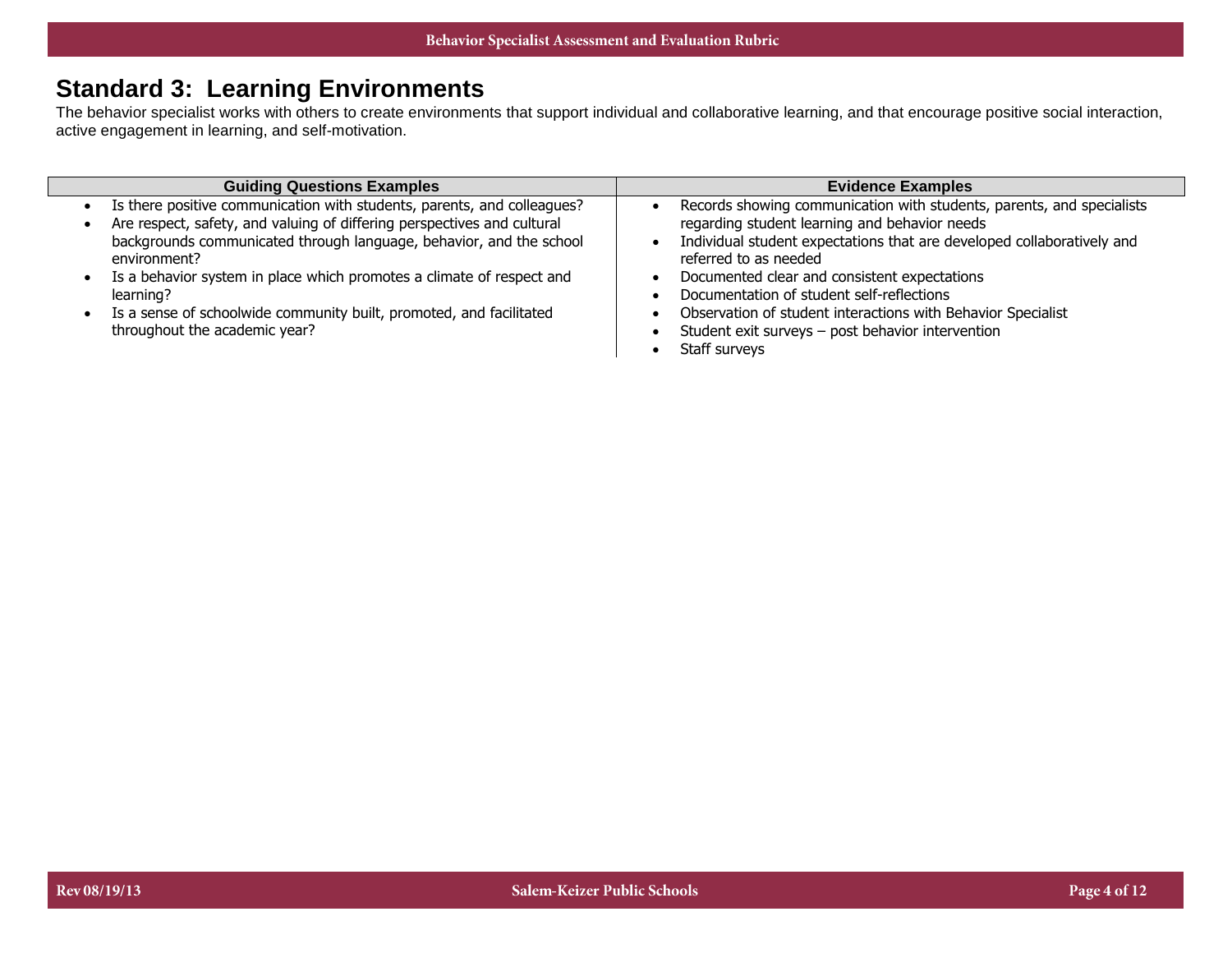## **Standard 4: Assessment**

The behavior specialist understands and uses multiple methods of assessment to engage learners in their own growth, to monitor learner progress, and to guide the behavior specialist's and learner's decision making.

| <b>Indicator</b>                                                                                                 | <b>Does Not Meet Standard</b><br>(DNM)                                                                                                                           | <b>Developing Proficiency</b><br><b>Toward Standard (DP)</b>                                                                                                                                          | <b>Proficient Relative to</b><br><b>Standard (PR)</b>                                                                                                                                              | <b>Exceeds Standard (E)</b>                                                                                                                                                                                                                                    |
|------------------------------------------------------------------------------------------------------------------|------------------------------------------------------------------------------------------------------------------------------------------------------------------|-------------------------------------------------------------------------------------------------------------------------------------------------------------------------------------------------------|----------------------------------------------------------------------------------------------------------------------------------------------------------------------------------------------------|----------------------------------------------------------------------------------------------------------------------------------------------------------------------------------------------------------------------------------------------------------------|
| 4.1 Assesses, monitors, and<br>provides feedback to<br>students on their academic<br>and/or behavioral progress. | Rarely provides feedback to<br>students on their academic<br>and/or behavioral progress.                                                                         | While not always effective,<br>attempts to provide feedback<br>to students on their academic<br>and/or behavioral progress.                                                                           | Regularly provides feedback to<br>students on their academic<br>and/or behavioral progress.                                                                                                        | Creates an interactive<br>environment where students<br>take the initiative to<br>independently solicit feedback<br>on their academic and/or<br>behavioral progress.                                                                                           |
| 4.2 Evaluates and adjusts<br>strategies and interventions<br>based on student outcomes.                          | Rarely evaluates or customizes<br>strategies and interventions<br>based upon student outcomes.                                                                   | Sometimes customizes<br>strategies and interventions<br>based upon ongoing data,<br>and/or responds to student<br>outcomes by tailoring<br>strategies and interventions to<br>assessed student needs. | Customizes strategies and<br>interventions based upon<br>ongoing data. Responds to<br>student outcomes by tailoring<br>strategies and interventions to<br>assessed student needs.                  | Anticipates and plans for a wide<br>range of strategies and<br>interventions based on analysis<br>of individual student outcomes.<br>Engages with students to<br>identify adjustments in<br>instruction and strategies that<br>best meet their learning needs. |
| 4.3 In collaboration with<br>colleagues, collects and<br>reviews data related to<br>school discipline goals.     | Does not collect or review<br>schoolwide discipline data<br>and/or collaborate with<br>colleagues to evaluate progress<br>toward schoolwide discipline<br>goals. | Documents schoolwide<br>discipline data, and at times<br>collaborates with colleagues to<br>evaluate progress toward<br>schoolwide discipline goals.                                                  | Documents, analyzes, and<br>interprets a variety of<br>schoolwide discipline data, and<br>regularly collaborates with<br>colleagues to evaluate progress<br>toward schoolwide discipline<br>goals. | Proactively looks for ways to<br>further analyze data and report<br>back to colleagues, resulting in a<br>continuous feedback loop.                                                                                                                            |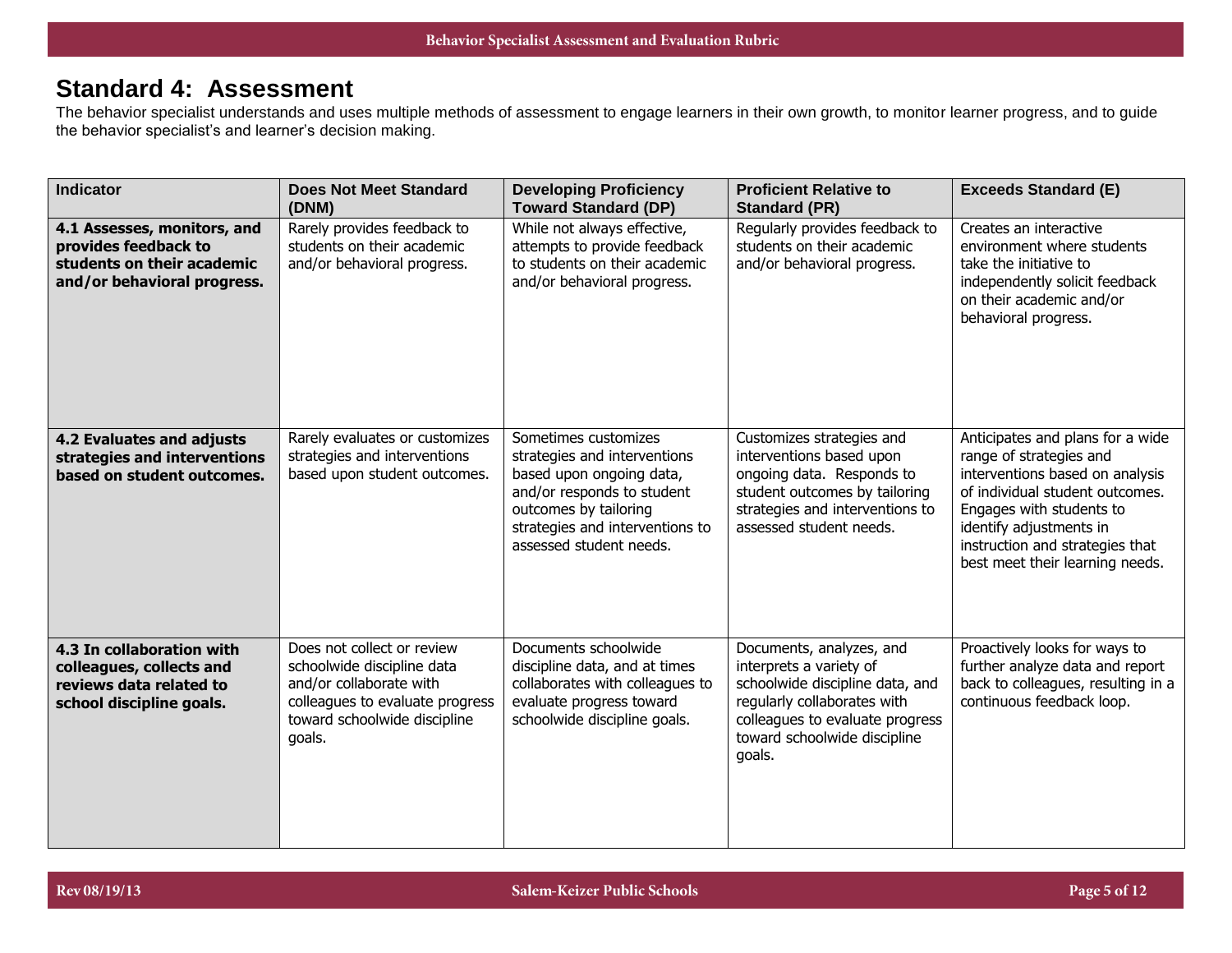## **Standard 4: Assessment**

The behavior specialist understands and uses multiple methods of assessment to engage learners in their own growth, to monitor learner progress, and to guide the behavior specialist's and learner's decision making.

| <b>Guiding Questions Examples</b>                                            | <b>Evidence Examples</b>                                                    |
|------------------------------------------------------------------------------|-----------------------------------------------------------------------------|
| Do students receive timely and effective feedback that guides their          | Student information systems are used to show areas of student concern,      |
| academic and/or behavioral progress?                                         | including, but not limited to, attendance and behaviors                     |
| Is there evidence of a data collection system?                               | Interventions used are documented and monitored                             |
| Are students exposed to a variety of interventions based on their individual | Anecdotal evidence of appropriate interventions, including, but not limited |
| needs?                                                                       | to, contracts, behavior plans, travel cards, and referrals                  |
| Does the behavior specialist collaborate with colleagues in support of       | Conferences with students and/or stakeholders to discuss academic goals     |
| schoolwide discipline goals?                                                 | and growth plans                                                            |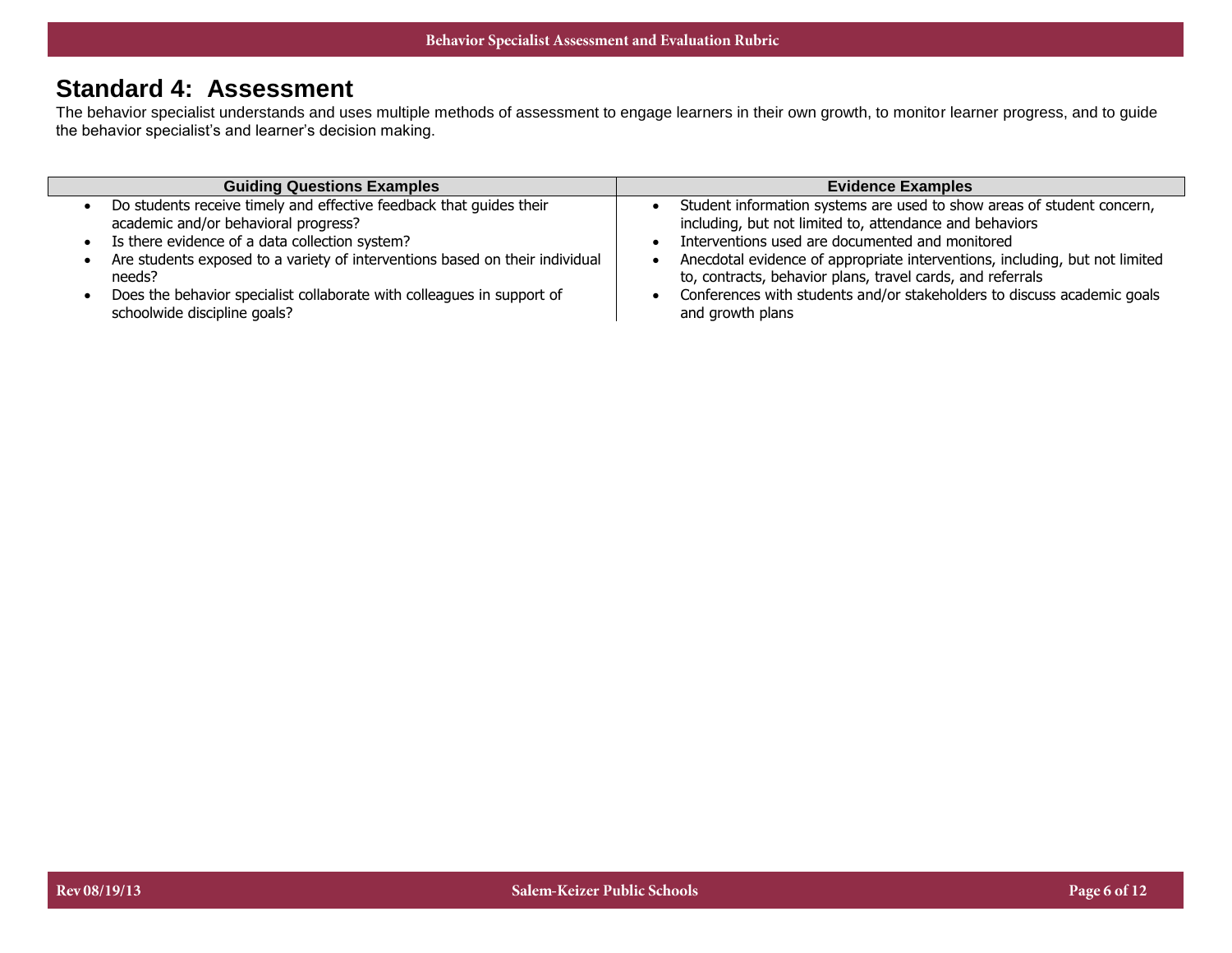# **Standard 5: Instructional Strategies**

The behavior specialist understands and uses a variety of methods to encourage learners to develop strategies and skills to apply knowledge in meaningful ways.

| <b>Indicator</b>                                                                                                                                                                                                                                                          | <b>Does Not Meet Standard</b><br>(DNM)                                                               | <b>Developing Proficiency</b><br><b>Toward Standard (DP)</b>                                                                           | <b>Proficient Relative to</b><br><b>Standard (PR)</b>                                                                                                                                  | <b>Exceeds Standard (E)</b>                                                                                                                                                   |
|---------------------------------------------------------------------------------------------------------------------------------------------------------------------------------------------------------------------------------------------------------------------------|------------------------------------------------------------------------------------------------------|----------------------------------------------------------------------------------------------------------------------------------------|----------------------------------------------------------------------------------------------------------------------------------------------------------------------------------------|-------------------------------------------------------------------------------------------------------------------------------------------------------------------------------|
| 5.1 Varies roles during the<br>instructional process (e.g.,<br>instructor, facilitator, guide,<br>and observer.)                                                                                                                                                          | Utilizes only teacher-directed<br>instructional approach.                                            | Beginning to integrate role<br>variation, but relies primarily<br>on direct instruction.                                               | Varies the role in the<br>instructional process between<br>instructor, facilitator, guide,<br>and observer, Considers<br>learners' needs and goals in<br>determining appropriate role. | Integrates a variety of roles for<br>all members of the schoolwide<br>community, so students become<br>both teachers and learners.                                            |
| 5.2 Poses questions to<br>stimulate discussion that<br>serve different purposes,<br>such as probing for learner<br>understanding, helping<br>learners articulate their<br>ideas and thinking<br>processes, stimulating<br>curiosity, and helping<br>learners to question. | Does not use questioning<br>strategies to stimulate<br>discussion that enhances<br>student learning. | While not always effective,<br>attempts to use questioning<br>strategies to stimulate<br>discussion that enhances<br>student learning. | Uses questioning strategies to<br>stimulate discussion that<br>enhances student learning.                                                                                              | Revises questioning strategies,<br>based on in-the-moment<br>analysis of student<br>understanding, to stimulate<br>discussion and move students<br>forward in their learning. |
| 5.3 Engages all learners in<br>developing higher order<br>thinking skills.                                                                                                                                                                                                | Does not use strategies to<br>develop higher order thinking<br>skills.                               | Uses strategies that are<br>sometimes effective in<br>developing higher order<br>thinking skills.                                      | Uses effective strategies to<br>engage all learners in<br>developing higher order<br>thinking skills that help resolve<br>behavior issues.                                             | Contributes to a school culture<br>where students use higher order<br>thinking skills to self-manage<br>and resolve behavior issues.                                          |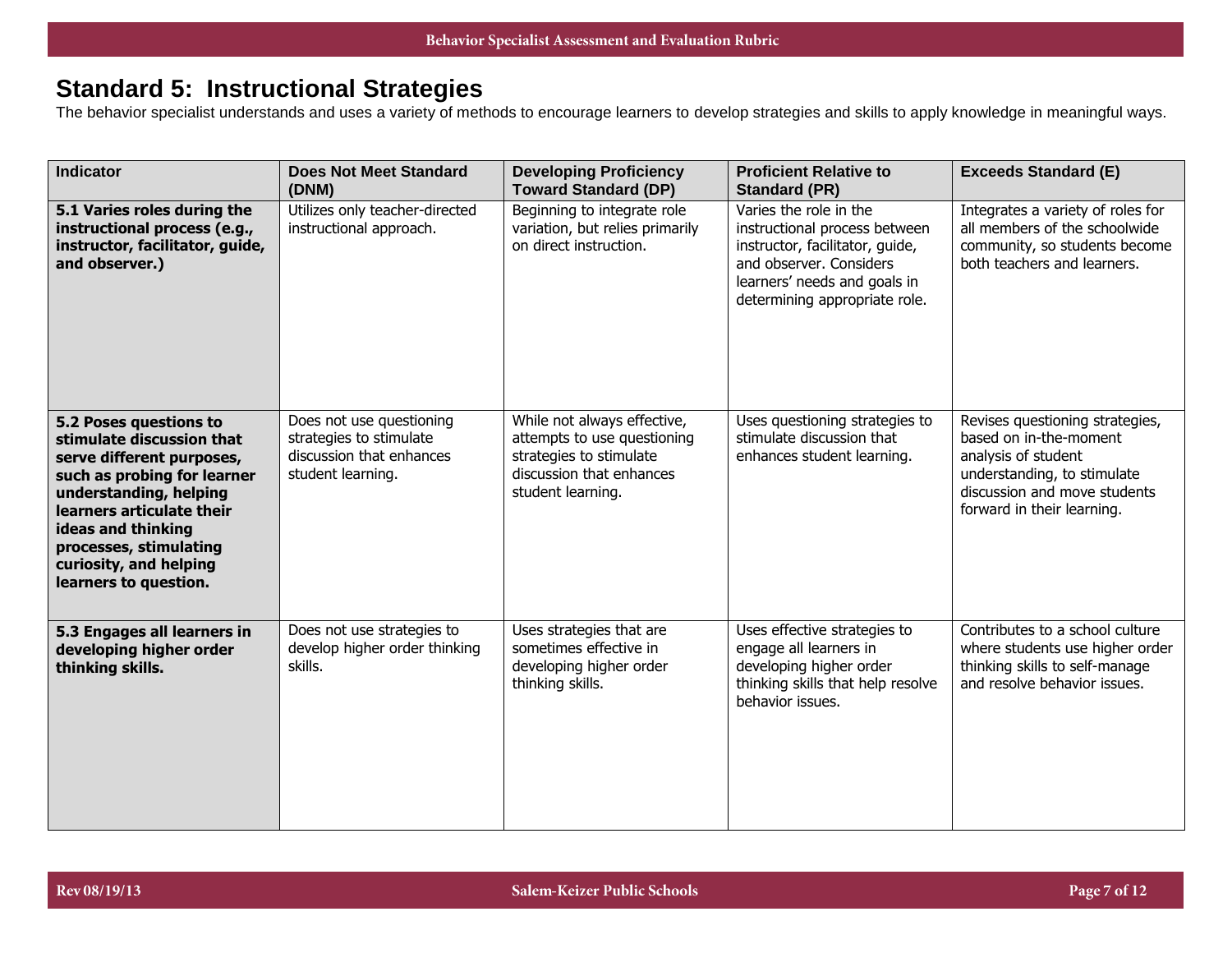# **Standard 5: Instructional Strategies**

The behavior specialist understands and uses a variety of methods to encourage learners to develop strategies and skills to apply knowledge in meaningful ways.

| <b>Guiding Questions Examples</b>                                                                                                                                                                                                                                                                                                                                                                                                                                                                                                                                                                                           | <b>Evidence Examples</b>                                                                                                                                            |
|-----------------------------------------------------------------------------------------------------------------------------------------------------------------------------------------------------------------------------------------------------------------------------------------------------------------------------------------------------------------------------------------------------------------------------------------------------------------------------------------------------------------------------------------------------------------------------------------------------------------------------|---------------------------------------------------------------------------------------------------------------------------------------------------------------------|
| Are varied roles (e.g. instructor, facilitator, guide, and observer) in the<br>instructional process used at appropriate times?<br>Do students receive encouragement in applying various levels of<br>questioning and problem-solving strategies?<br>Is collaboration in inquiry and problem-solving encouraged among<br>students?<br>Are appropriate strategies used to help students develop higher order<br>thinking skills?<br>Are students self-managing their behavior and resolving issues<br>independently?<br>Does the behavior specialist share proactive and preventive ideas about<br>shaping student behavior? | Anecdotal evidence of the variety of roles used to engage students<br>Observations of student engagement<br>List of interventions and how and when they are applied |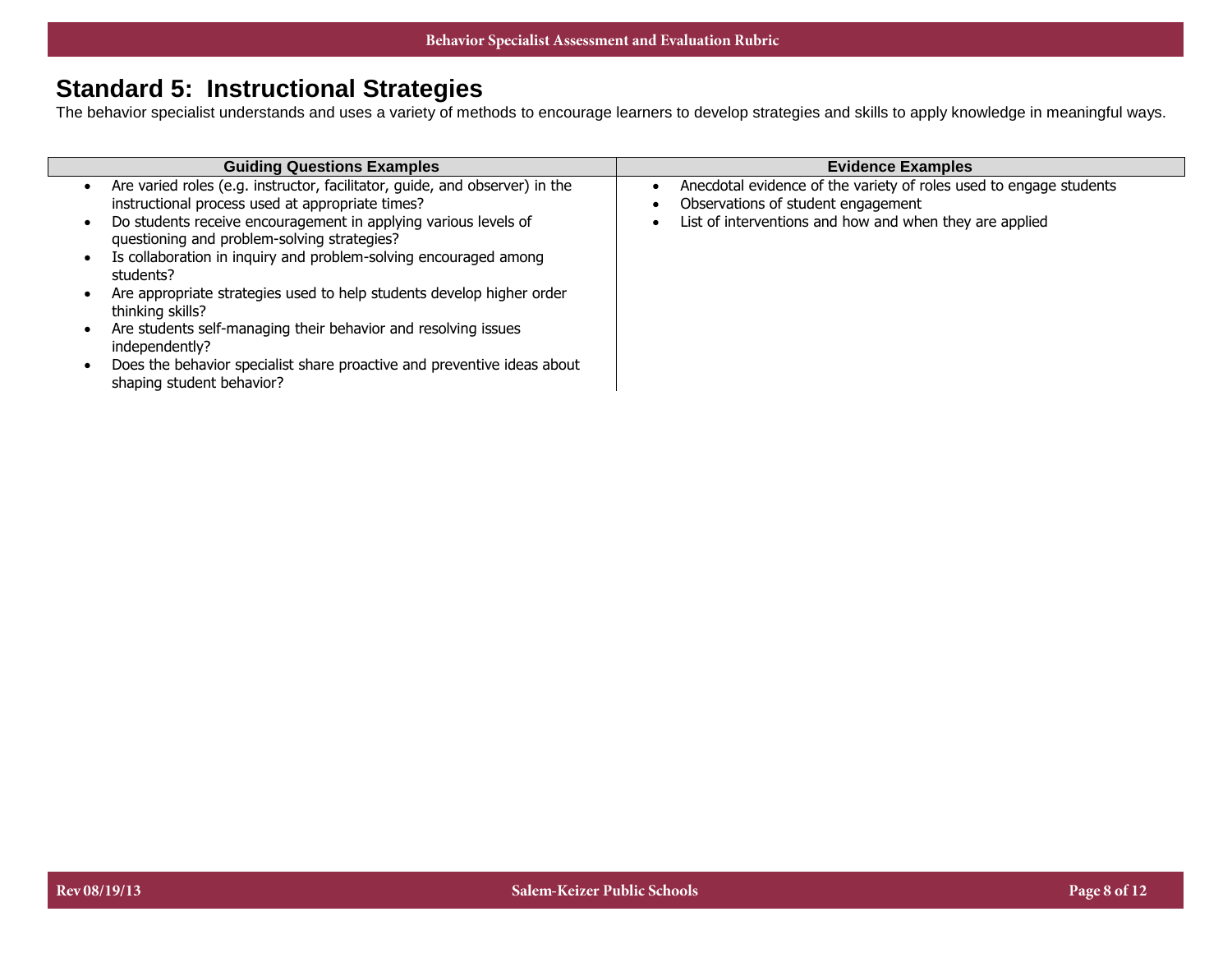## **Standard 6: Professional Learning and Ethical Practice**

The behavior specialist engages in ongoing professional learning and uses evidence to continually evaluate his/her practice, particularly the effects of his/her choices and actions on others (learners, families, other professionals, and the community), and adapts practice to meet the needs of each learner.

| <b>Indicator</b>                                                                                                                                          | <b>Does Not Meet Standard</b><br>(DNM)                                                                  | <b>Developing Proficiency</b><br><b>Toward Standard (DP)</b>                                                                               | <b>Proficient Relative to</b><br><b>Standard (PR)</b>                                                                                                                                    | <b>Exceeds Standard (E)</b>                                                                                                                                                                                                                                                       |
|-----------------------------------------------------------------------------------------------------------------------------------------------------------|---------------------------------------------------------------------------------------------------------|--------------------------------------------------------------------------------------------------------------------------------------------|------------------------------------------------------------------------------------------------------------------------------------------------------------------------------------------|-----------------------------------------------------------------------------------------------------------------------------------------------------------------------------------------------------------------------------------------------------------------------------------|
| <b>6.1 Engages in ongoing</b><br>learning opportunities to<br>develop and apply<br>knowledge and skill.                                                   | Rarely engages in professional<br>learning opportunities.                                               | Engages in professional<br>learning opportunities, but<br>demonstrates little or no<br>implementation of new<br>knowledge and skills.      | Engages in professional<br>learning opportunities based on<br>self-assessment and supervisor<br>feedback. Implements new<br>knowledge and skills in an<br>appropriate and timely manner. | Initiates, pursues, and engages<br>in professional learning<br>opportunities and actively shares<br>their expertise with others.                                                                                                                                                  |
| 6.2 Uses multiple sources of<br>evidence (e.g., student<br>growth data, self-reflection<br>tools, observations) to self-<br>assess professional practice. | Does not use evidence to self -<br>assess professional practice.                                        | Uses few sources of evidence<br>to self- assess professional<br>practice.                                                                  | Utilizes multiple sources of<br>evidence to self -assess<br>professional practice.                                                                                                       | Integrates experimentation, data<br>analysis, and reflection into daily<br>professional practice. Readily<br>engages in collaborative efforts<br>to reflect on professional<br>practice.                                                                                          |
| <b>6.3 Demonstrates</b><br>knowledge of legal and<br>ethical rights and<br>responsibilities.                                                              | Demonstrates inadequate<br>understanding of federal, state<br>and district regulations and<br>policies. | Demonstrates limited<br>understanding of federal, state<br>and district regulations and<br>policies, but knows how to<br>access resources. | Demonstrates thorough<br>understanding and fully<br>complies with federal, state<br>and district regulations and<br>policies.                                                            | Demonstrates an understanding<br>of the larger context of public<br>education policy by staying<br>abreast of changing laws and<br>ethical standards, through<br>literature, professional<br>development or activities and<br>acts as a mentor to other staff<br>on these issues. |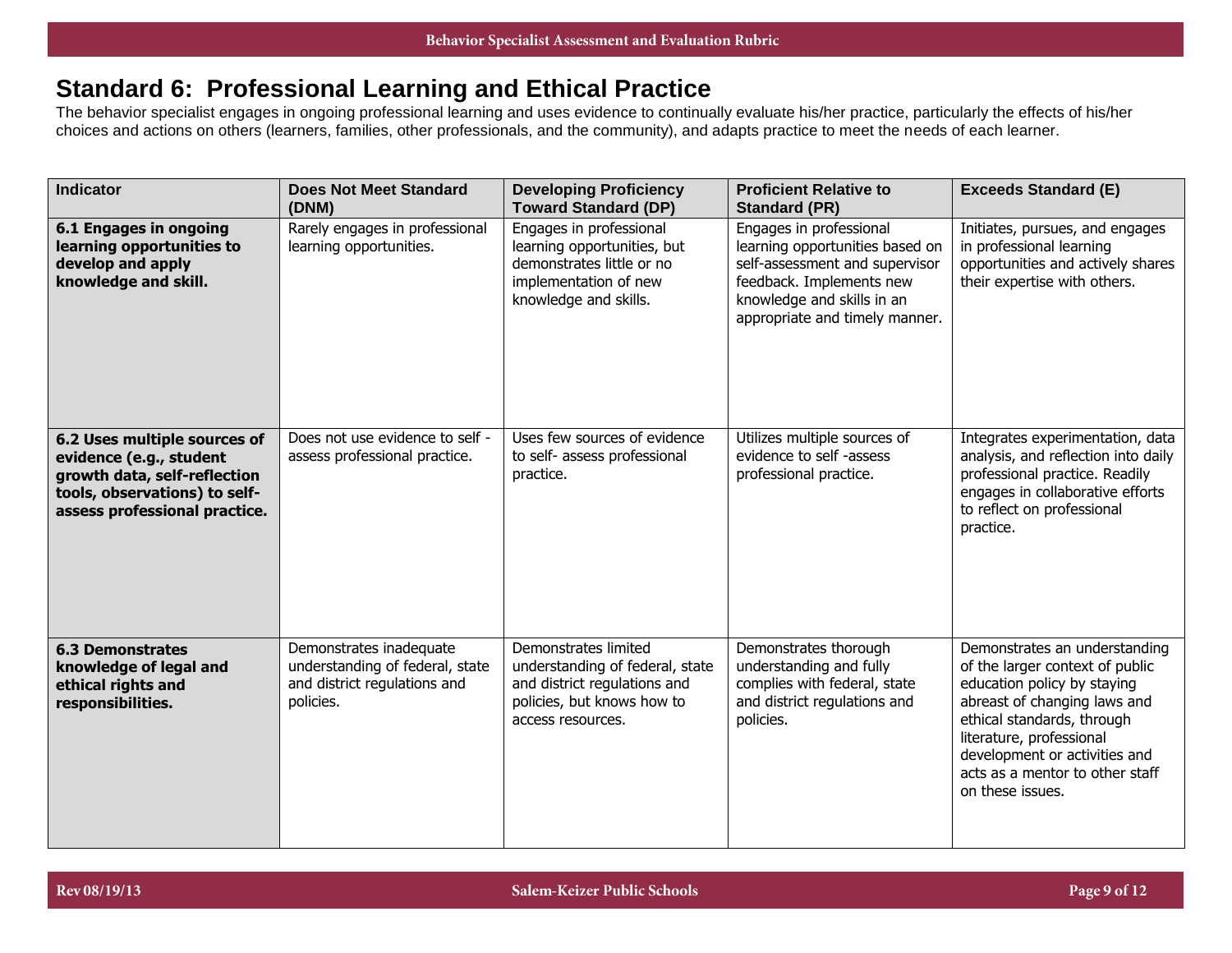## **Standard 6: Professional Learning and Ethical Practice**

The behavior specialist engages in ongoing professional learning and uses evidence to continually evaluate his/her practice, particularly the effects of his/her choices and actions on others (learners, families, other professionals, and the community), and adapts practice to meet the needs of each learner.

| <b>Guiding Questions Examples</b>                                                                                                                                                                                                                                                             | <b>Evidence Examples</b>                                                                                                                                                                          |
|-----------------------------------------------------------------------------------------------------------------------------------------------------------------------------------------------------------------------------------------------------------------------------------------------|---------------------------------------------------------------------------------------------------------------------------------------------------------------------------------------------------|
| Are strengths and areas for growth identified during self-assessment?<br>Are student outcomes or performance data used during self-assessment?<br>Are professional growth opportunities selected and participated in that<br>relate to previously identified areas of opportunity for growth? | Professional Growth Goals.<br>Self-Assessment rubrics with documented reflection and relevance to<br>Professional Growth Goals.<br>Active participation in team, school, PLC, and other meetings. |
| Is professionalism exhibited based on confidentiality; legal and ethical<br>rights and responsibilities; and school, district, and state performance<br>requirements?                                                                                                                         | Data (e.g., student behavior, supervisor feedback, referrals)                                                                                                                                     |
| Does the behavior specialist demonstrate knowledge of most recent<br>changes in legal and ethical rights and responsibilities?                                                                                                                                                                |                                                                                                                                                                                                   |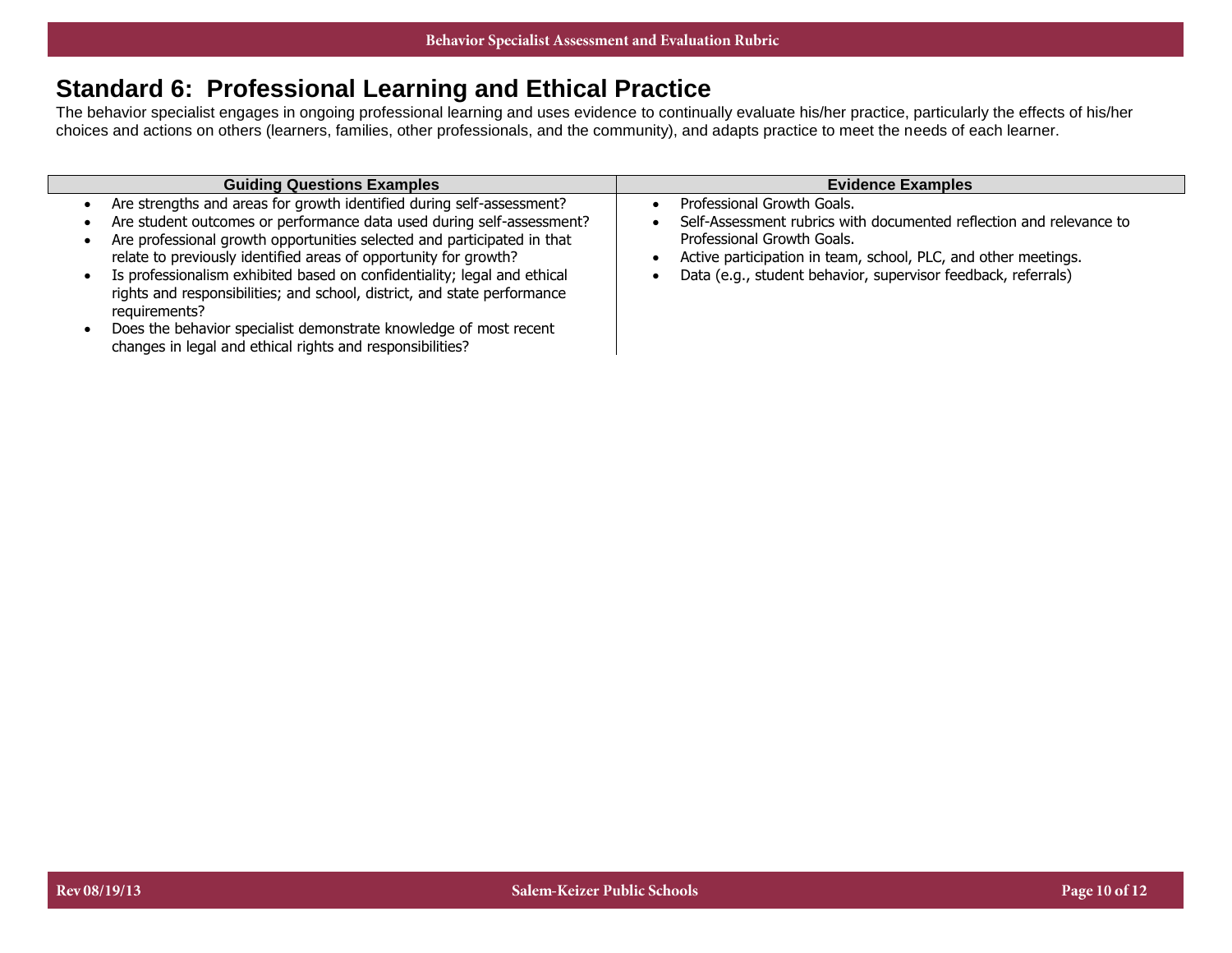## **Standard 7: Leadership and Collaboration**

The behavior specialist seeks appropriate roles and opportunities to take responsibility for student learning, to collaborate with learners, families, colleagues, other school professionals and community members to ensure learner growth and to advance the profession.

| <b>Indicator</b>                                                                                                                                     | <b>Does Not Meet Standard</b><br>(DNM)                                                                                               | <b>Developing Proficiency</b><br><b>Toward Standard (DP)</b>                                                    | <b>Proficient Relative to</b><br><b>Standard (PR)</b>                                                                                      | <b>Exceeds Standard (E)</b>                                                                                                                               |
|------------------------------------------------------------------------------------------------------------------------------------------------------|--------------------------------------------------------------------------------------------------------------------------------------|-----------------------------------------------------------------------------------------------------------------|--------------------------------------------------------------------------------------------------------------------------------------------|-----------------------------------------------------------------------------------------------------------------------------------------------------------|
| 7.1 Takes an active role on<br>the instructional team.                                                                                               | Rarely engages in meetings<br>and activities designed to<br>coordinate resources and solve<br>problems.                              | Sometimes engages in<br>meetings and activities<br>designed to coordinate<br>resources and solve problems.      | Engages in meetings and<br>activities designed to<br>coordinate resources and solve<br>problems.                                           | Initiates opportunities for staff<br>collaboration to coordinate<br>resources and solve problems.                                                         |
| 7.2 Works with other school<br>related professionals to plan<br>and jointly facilitate learning<br>on how to meet the diverse<br>needs of learners.  | Does not work with other<br>school related professionals to<br>meet the diverse needs of<br>learners.                                | Sometimes works with other<br>school related professionals to<br>meet the diverse needs of<br>learners.         | Regularly works with other<br>school related professionals to<br>meet the diverse needs of<br>learners.                                    | Facilitates opportunities to<br>partner with outside resources<br>to meet the diverse needs of<br>school-related professionals and<br>learners.           |
| 7.3 Models effective practice<br>and demonstrates shared<br>leadership (either formally<br>or informally) in support of<br>school and program goals. | Does not cooperate with<br>colleagues and/or does not<br>implement effective practices in<br>support of school and program<br>goals. | Cooperates with colleagues in<br>implementing effective<br>practices in support of school<br>and program goals. | Initiates collaboration with<br>colleagues in modeling and<br>discussing effective practices in<br>support of school and program<br>goals. | Models, trains, or coaches others<br>on the use of effective practices<br>in support of school and<br>program goals and advancement<br>of the profession. |